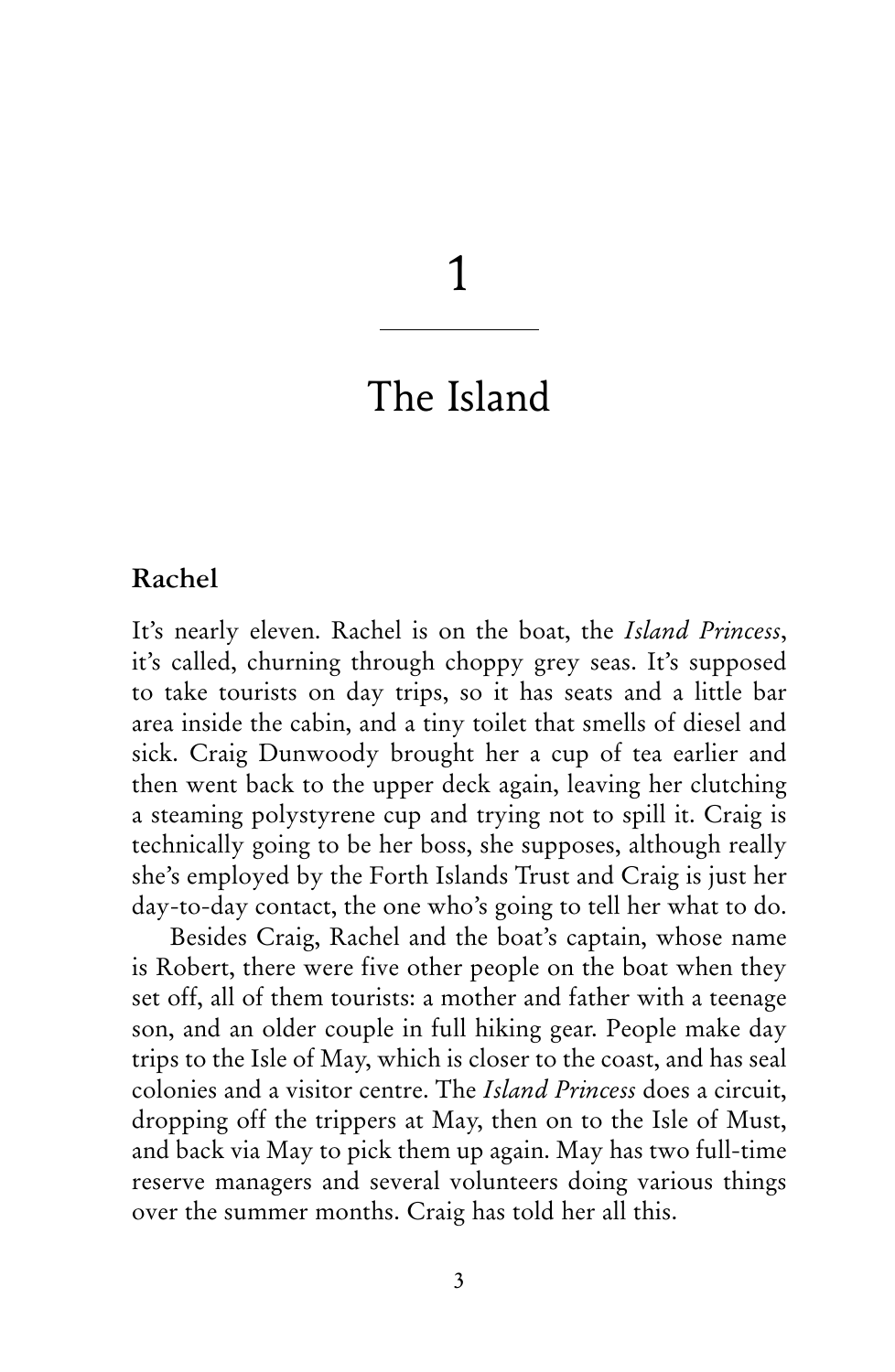Robert doesn't talk much. He said hello and helped her aboard and that was about it.

The boat had stopped at May after about an hour. It was grey and rocky, with a steep, winding path leading up from the concrete jetty against which they moored. The tourists disembarked. On the jetty a young man in a green knitted pullover, with something monogrammed on his right chest, had greeted them. Rachel had been expecting him to lead the tourists up the path, but he'd waited for them all to get off and then Craig had handed across three of the plastic storage boxes, the sort you use for moving offices, which were then stacked neatly on the jetty. Once the boat began to chug out of the harbour again, the young man had stood on a wooden box and begun to give a talk.

Rachel had watched all of this without comment, dazed with tiredness and the effort of fighting the constant low-level anxiety. She had slept a little better last night, shattered from a day spent on trains and buses, but still she had been awake this morning from about four, worried about oversleeping and waking to find her new employer knocking at the door. As it turned out, he'd had to join her for breakfast, because the bed-and-breakfast (and Dawn, the owner) only started serving at eight. Rachel hadn't been particularly hungry but she could smell bacon cooking when she sat down in the dining room, and, being the only guest, didn't want Dawn to have wasted her efforts. So, a full Scottish breakfast, complete with square sausage – a new one on her – and black pudding and bacon 'from the farm'. She'd left the black pudding, ate as much as she could of everything else. Craig had arrived before the food, and Dawn had made him a coffee. They seemed to know each other well. Maybe he put business her way. The birdwatchers, perhaps.

Craig was okay. Hair that would be called strawberry blond on a woman, wispy-fine and receding; pale blue eyes, freckles, quietly spoken. Very grateful to her for taking on the job, flushed and a little sweaty – he had been up for hours, he said,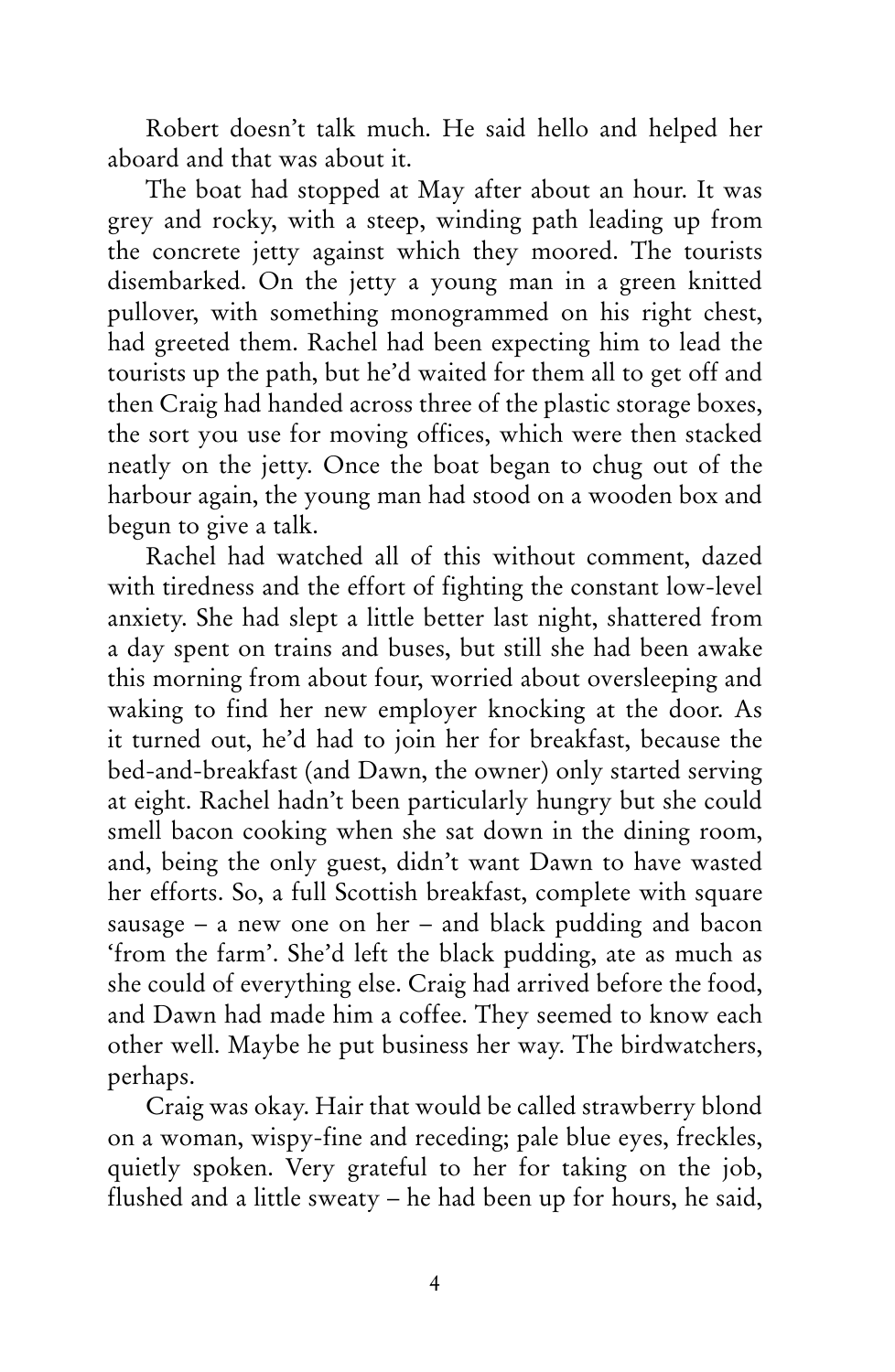getting everything she needed – and jumping from one topic to the next so that it was hard to take everything in.

'Don't worry,' he'd said. 'I've written all down. You don't have to remember a thing. And you can phone me if you get confused.'

He'd pulled out a crumpled sheaf of A4, folded in the middle, which had dense typescript on most of it, and notes scrawled over the top in red pen. When he'd spewed forth everything he thought she needed to know, only about a tenth of which she could possibly have repeated had anyone wanted to test her on it, he had taken a deep breath and sat back on the raffia chair in the bright little dining room.

'So,' he said, 'you're from Norwich?'

'Yes.'

'I've never been.'

And that was that. A moment later she was sent to grab her backpack from the room while he settled up with Dawn, then he was outside in a battered old Land Rover, the engine ticking over.

At the harbour, which was not very far away, Rachel had helped him stack plastic storage boxes on to the boat, and, once the tourists had piled on, they were away.

Must is another forty minutes beyond May, beyond the Firth of Forth and out into the North Sea. All Rachel can think of is the square sausage and the tea, swilling around inside her. By far the biggest meal she's eaten in months – what was she thinking? To counter the movement of the boat she keeps a fixed eye on the island as it gets larger, making out details. There are not many pictures of Must online, she'd found when she first searched. There were plenty of pictures of the Isle of May, and so she's been imagining it as May's younger sister: more compact, prettier, greener. Instead the island before her is a squat, ugly little thing, a black and green troll crouched in a slate-coloured sea, waves striking it firmly up the arse.

The closer they get to it, however, the more it grows. The back end rises into black granite cliffs, white with foam at the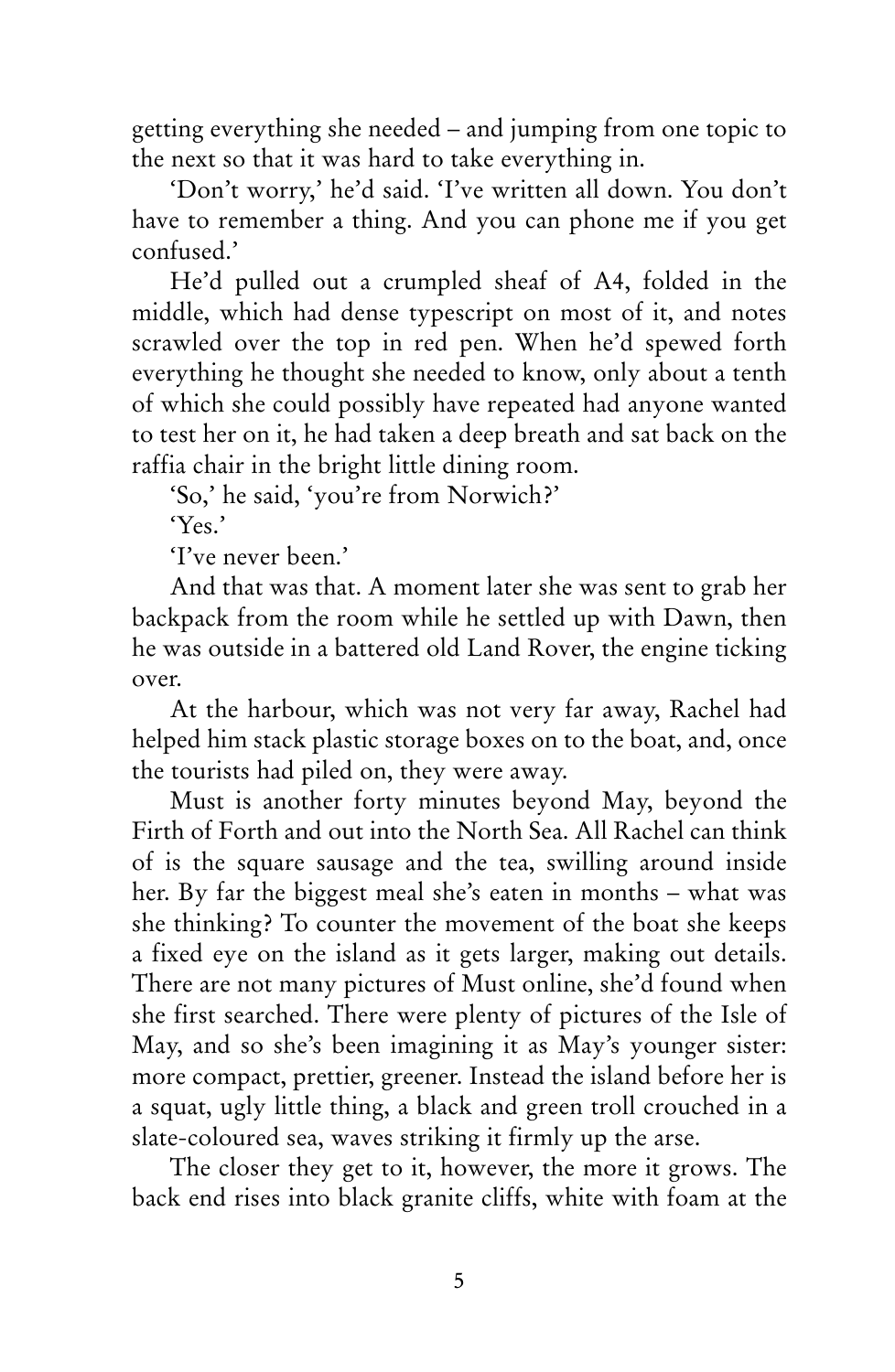lower levels and pale with the guano of a hundred thousand seabirds higher up. She has seen bigger islands. She has seen bigger cliffs. But this one is going to be her home for the next six months or so, and she needs to like it. She needs it to want her as much as she wants it.

Craig leans over the railing above her. 'Ten minutes,' he says. 'How you doing down there?'

'Fine,' she calls, knowing she's probably green, wishing her make-up bag weren't buried in her rucksack.

She can see more of the island now. The lighthouse is on the nearest side. Further along and about half a mile back is the small bird observatory that houses birdwatchers, and occasionally other people: ecology students and scientists. Her job will be to take care of the observatory, to clean it, and change the beds once a week ready for the next lot. She has to cater for them, too, which is why the *Island Princess* is loaded with food for the birdwatchers who will be arriving on this same boat tomorrow, not to mention bedding and duvets and other fancy shit that apparently they're not used to. It's been sleeping bags and tins of beans they brought themselves, up to now.

Today is Friday. She has just over twenty-four hours to get ready for them.

Rachel looks at the island and tries to imagine living somewhere so very different from the place she has left, her sister's Victorian house just outside Norwich city centre. She has lived in various student digs, house-shares and flats. She has been in towns but mostly cities since she was a child; while the countryside has never been far away, she has never lived in it. And this is properly rural, seven and a half miles off the coast of Scotland, and even the other side of those seven and a half miles of grey choppy sea there's barely a town with nothing but fields behind it. She tries to think how far away she is from her nearest Starbucks. Three and a half hours? It's nearly two hours' boat crossing. What if something happens? What if she panics?

She gets unsteadily to her feet. Craig moves to the front of the boat, picking up a rope and looping it between his hands.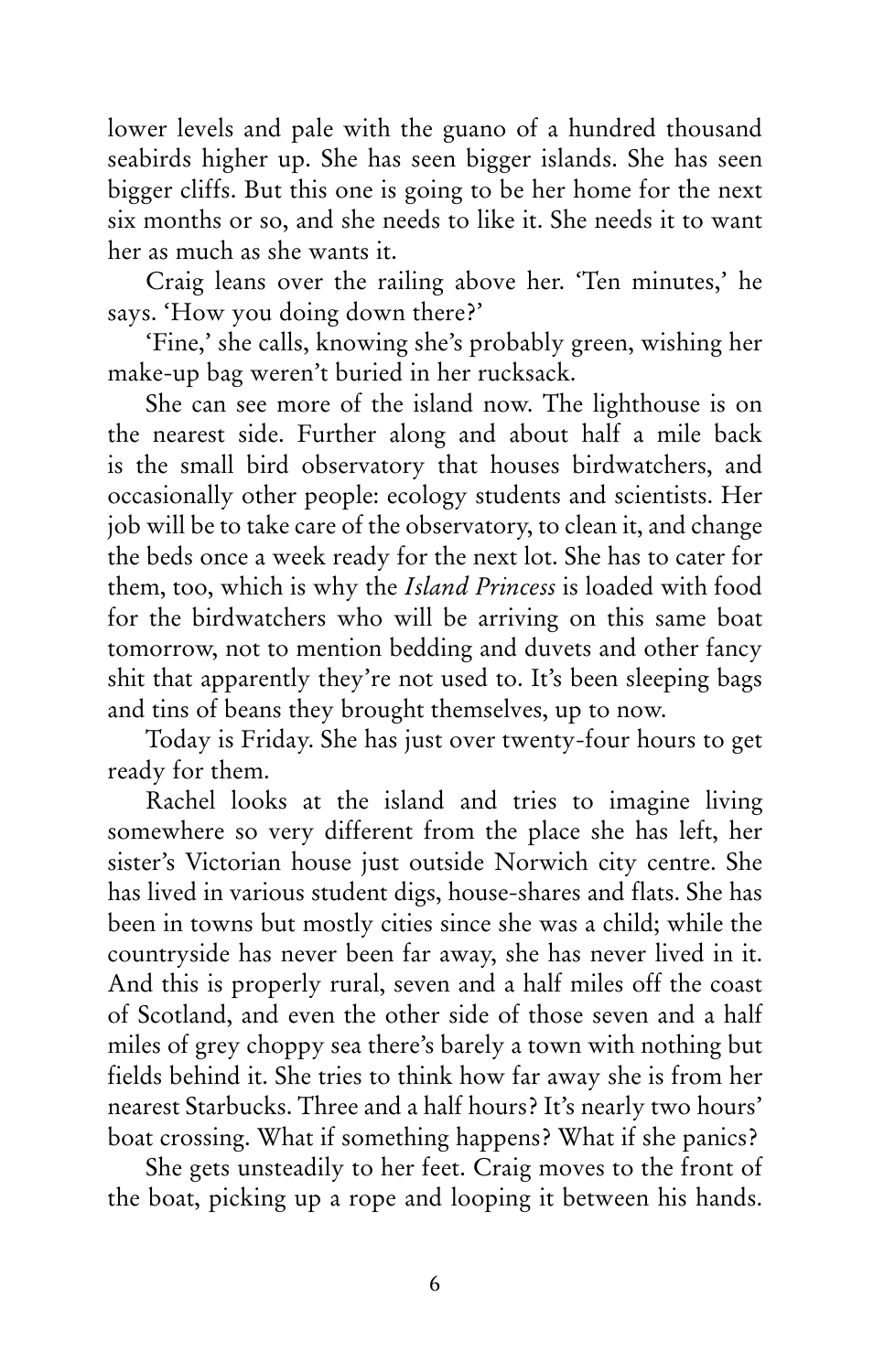There is a funny smell that gets more pungent as they get closer. It smells alarmingly like shit. Like blocked drains.

The boat rounds the south end of the island and chugs through a narrow channel between the rocks. The swell calms and it feels almost peaceful here, the wash of the boat causing huge pads of seaweed to rise and fall without breaking a wave. Out of the breeze the smell of sewage is even more pronounced and she wrinkles her nose.

Through the thickly salt-encrusted window at the front of the cabin she can see a concrete jetty, and a man and a dog standing on it. Even from this distance she can see he's huge, a real beast of a man, broad-shouldered, beard, short dark curls moving in the breeze. If you were going to picture a lighthousekeeper – even though that isn't what he is – then you'd probably picture him. He's even taller than she first estimated, she realises as Craig jumps across the gap to the jetty and shakes his hand. Craig is over six foot, and this guy is taller still, by quite a whack. He reminds her of someone she can't quite place.

She smiles at him and waves, but, if he's seen her, he is pretending he hasn't. The dog, however, is staring right at her. It's a big dog, black and shaggy, with the long snout and upright ears of a German shepherd. Maybe it's mixed with collie. She likes dogs. This is good news. There will be at least one other sentient being on the island, even if it can't talk and is already affiliated to someone else. For some reason its presence here is comforting.

Fraser. The man is called Fraser. She doesn't know what the dog is called.

### **Fraser**

You only really start to feel anger once it's gone cold. Before that, it's like something outside you, something unexpected: you watch yourself getting angry and you're almost surprised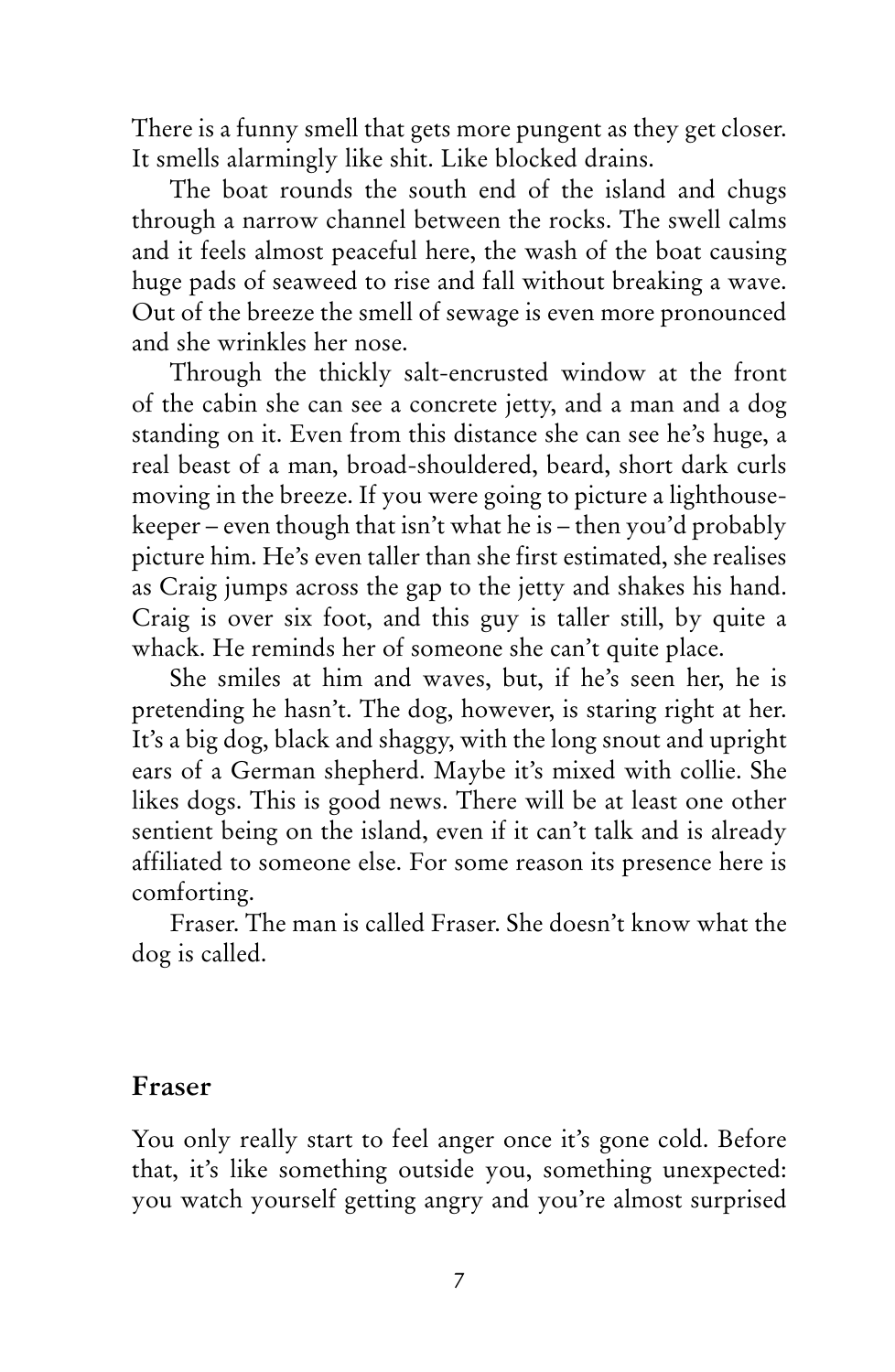by it, because that's not you. That's not how you behave. And then, afterwards, you get the numbness and you think, *where did that come from?* and it's almost funny. Or you'd cry if it wasn't quite so hideous.

And then later, much later, days and months afterwards, the anger hasn't resolved and it's fermenting inside you because actually nothing has changed, and then you get sick with it. And you don't know why. You get what they call a stress-related illness, only you're not stressed at all, not when you don't have to go to work and actually at the moment everything's paid for, so you can't claim to be stressed. And then they change it to depression, and you think, *oh, is this what that feels like?* Because you wouldn't have called it that. You wouldn't have called it depression.

Even now he hates that word. It implies a lack of control.

Anger, gone cold and hard like a body that's saponified – turned waxy and soaplike by the passage of water over fat, the passage of time. That's what anger's like, when you can't get rid of it.

They had words, yesterday.

'You've to keep out of her way,' Fraser had said.

'Oh, aye? An' how'm I supposed to do that?'

'You see her, you talk to her. Just don't seek her out. Don't make friends. She doesn't need friends, and neither do you. Get me?'

He'd understood. Fraser could see it in his eyes, the flash of alarm. He didn't see it often these days, but sometimes it was needed, that sharp burst of authority.

## **Rachel**

Despite the relative calm of the harbour the boat is pitching, the jetty rising and falling alarmingly as Rachel tries to judge the right moment to jump. The two men are still talking. The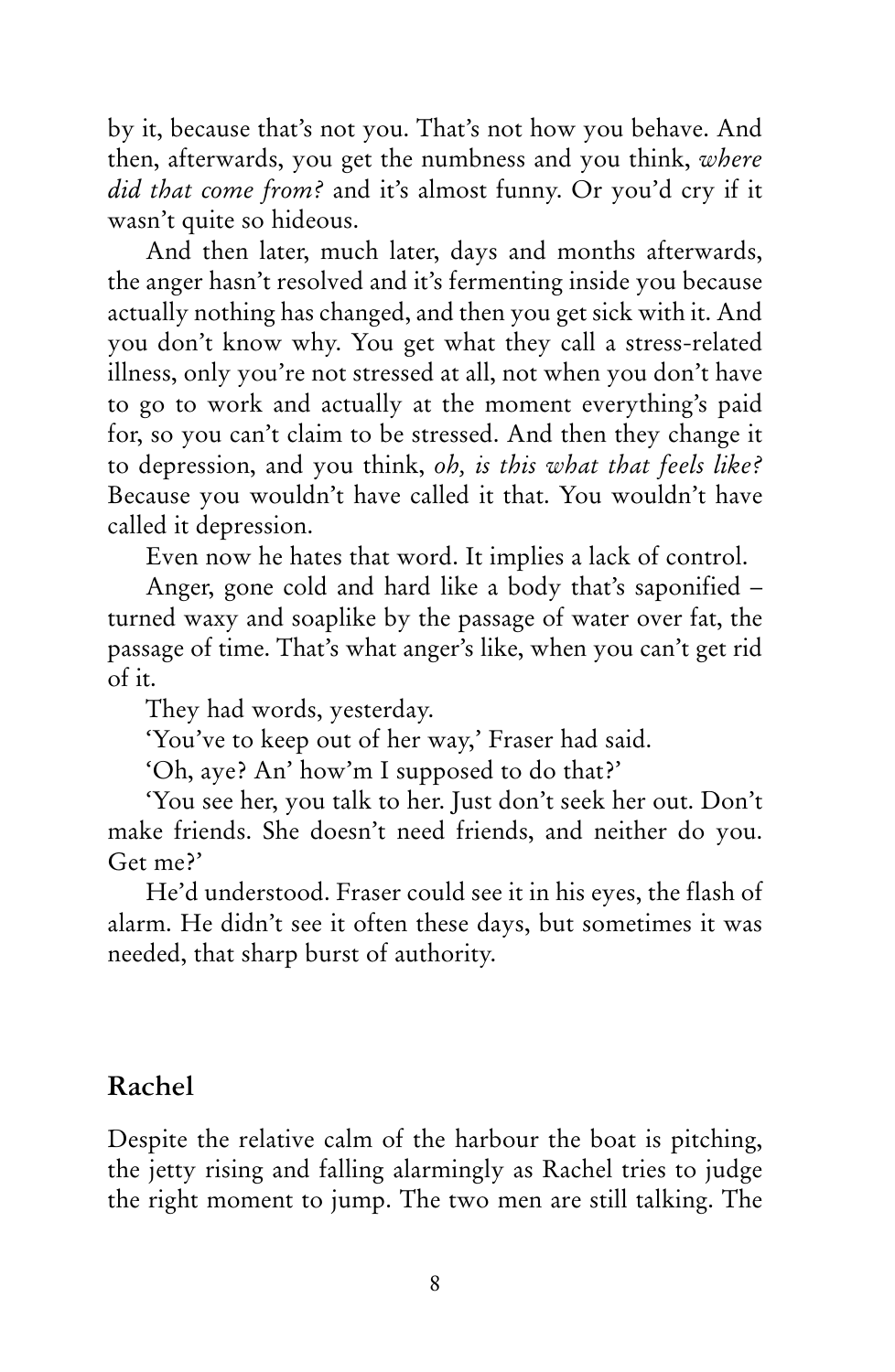boat's engine shifts into some sort of neutral gear and suddenly it's much less noisy.

'Aye, but it'll have to do for now…' she hears Craig saying. Robert comes out of the wheelhouse and shouts something across to the two of them and they both laugh. Even though she can hear the words Rachel's brain cannot form them into any sort of sense and she thinks they must be speaking Gaelic. Or it's Robert's incomprehensible mumbling.

The man – Fraser – looks down at her for the first time in response, frowning. She guesses that Robert said she was a southern softy – or even something more offensive than that, judging by the way he's looking at her.

Fraser leans over and holds out a hand. Rachel mistakes his intention and shakes it, awkwardly, the boat still lurching.

'No,' he says, 'give me your luggage.'

Rachel slips the backpack off her shoulder and tries to hand it to him. It's too heavy really, for her to lift one-handed, but he takes it with ease, slinging it over his shoulder and offering his hand to her again. This time she takes it and he hauls her up on to the jetty. She loses her footing and for a horrible moment she is dangling from Fraser Sutherland's arm, her foot between the boat and the jetty as the boat rises again.

He drops the backpack, grabs the waistband of her jeans with his other hand, and hauls her up just in time.

She is left on the jetty, legs still wobbly from the voyage, heart racing with how close she just came to crushing her foot. He's already turned back to Craig, as if nothing had happened. The dog pushes against her and she looks down into a pair of serious brown doggy eyes. She lets it sniff her hand until it nudges her with its nose and wags its tail and she rubs her cold hand over its head, between its ears. In response it turns and leans the weight of its body against her leg. She feels the warmth through her damp jeans and it is weirdly comforting.

Robert has started moving the stacked boxes into the deck space Rachel has just vacated, and Fraser reaches down and hauls them on to the jetty as quickly as he stacks them.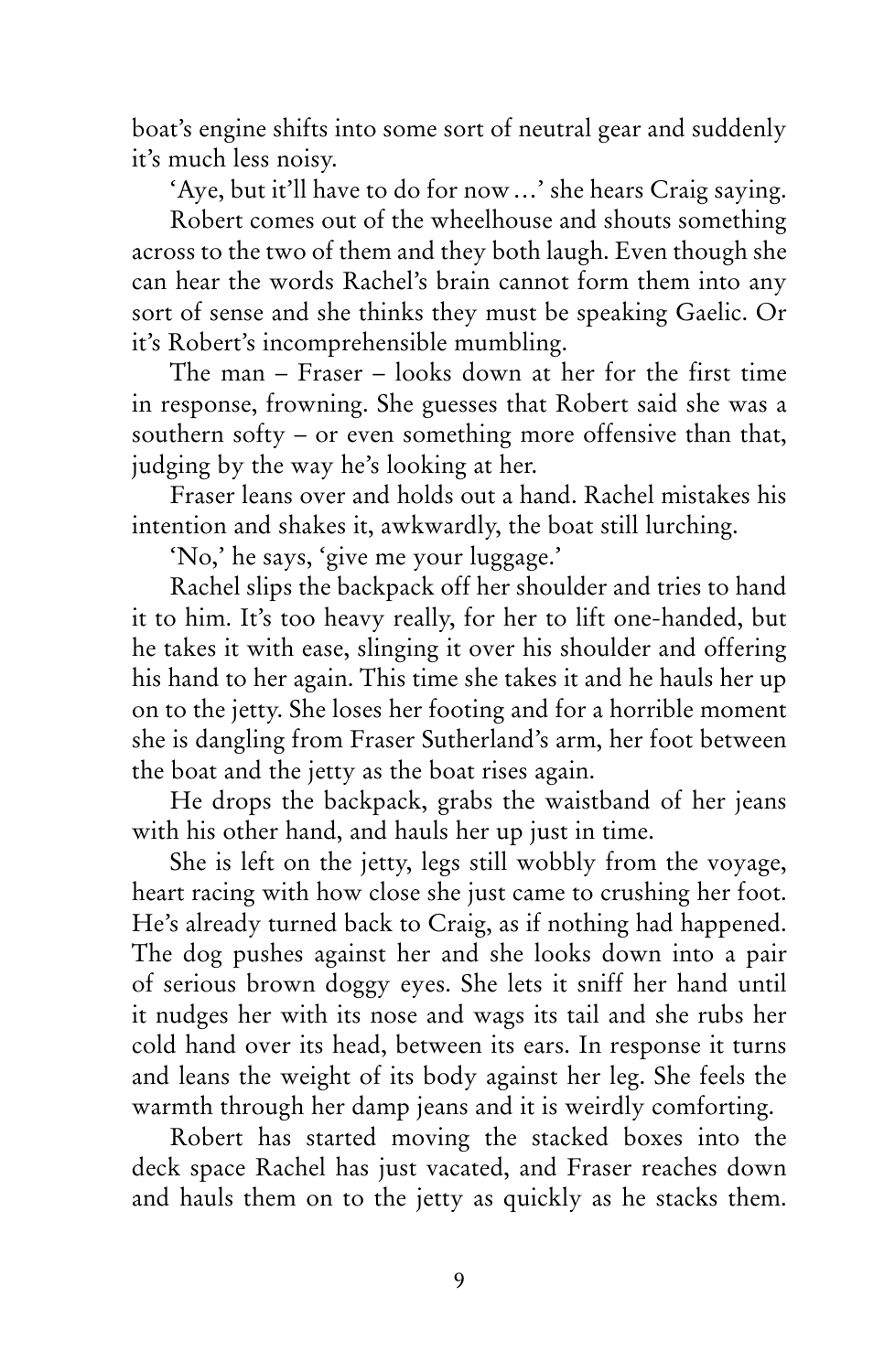They have obviously done this before. She feels she should be helping, but Craig is also just standing there watching them, and it takes them less than two minutes.

Robert raises a hand and says something and disappears into the wheelhouse. It might have been a goodbye, although he's scarcely spoken at all today.

Rachel has recovered a little. Remembered her manners.

'You must be Fraser,' she says, offering a hand again. 'I'm Rachel.'

He looks at it, takes a firm grip and a gives it a single, rough shake. Turns away before she has a chance to say anything else, hefting up two of the plastic crates as he does so. *Pleased to meet you too*, she thinks.

The smell is overwhelming, almost stinging her nostrils. She puts a hand over her nose. 'Does it always smell like this?' she asks.

Craig waves a hand at four large stainless steel drums that are on the low cliff above them. 'No,' he says. 'It's the septic tanks.'

'The what?'

'They get emptied once every few years. Helicopter comes to pick them up. Due in the next few days.'

Rachel looks at the tanks. Her stomach lurches.

They carry the crates to the end of the jetty and load them on to the trailer of a quad bike that is sitting there. Fraser brings her rucksack, hooked casually over his massive hand. Without another word he climbs on the quad bike and revs it, then bounces off up the rough track. The dog scampers ahead, knowing to keep out of the way, and Craig and Rachel follow, more slowly. It's steep, and it's not paved either, but potholed and spotted with grassy tufts and patches of loose stones, which makes it challenging to climb. Craig is trying to talk, something about puffins and gulls, but eventually he gives up. Rachel makes it to the top before he does.

The island is about a mile long and half a mile wide, a rough oval in shape, should you be looking at it from Google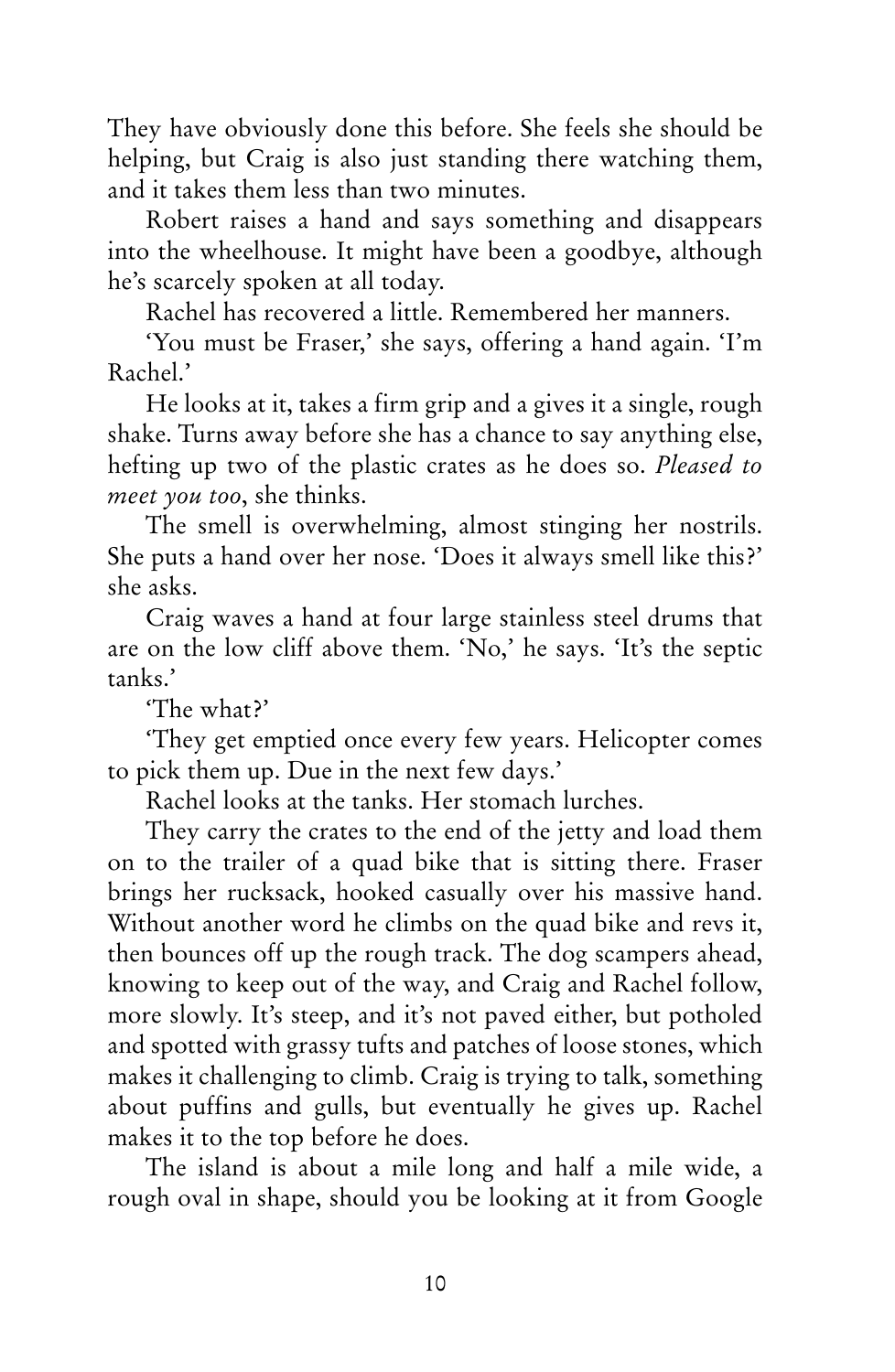Earth, which Rachel has done quite a lot in the last week. The harbour and the lighthouse are in the southern half, the lighthouse on the western side, across the width of the island from the harbour. The bird observatory is on the eastern cliff. They follow the path towards it, which undulates along the top of the cliffs. Everything as far as the eye can see is green, and grey, the colours changing as the sun comes out and disappears again. A few scrubby bushes line the path, bent double by years of growing in the wind, and, overhead, seabirds wheel and call. Nearer the cliff, the noise rises until it's almost deafening. There are almost no level sections to the path. They're either walking uphill or downhill, and their steps thud on the springy turf. As if the island is hollow.

Rachel has been told already not to stray from the path, for fear of collapsing a puffin burrow. The birds mate for life, and return to the same nest site every year. She read that on Wikipedia. Anxious not to disappoint a puffin couple returning from half a year battling Atlantic storms only to find their home destroyed, she is determined to be careful.

She can see the bird observatory on the summit of the next hill, a solid, squat building with whitewashed breeze-block walls. The quad bike is parked outside it and the trailer is empty by the time they get to it. Fraser emerges from the open door with the dog at his heels, and stares at them as if they've been hours.

'I'll give you a call, shall I?' Craig asks him.

'Aye, or I could leave it here.' He's talking about the quad. 'You know how to use it?'

Rachel thinks for a moment he's asking her, but he's talking to Craig.

'Aye, right enough. I'll see you, then,' Craig says, and shakes Fraser's hand.

And Fraser walks off in the direction of the lighthouse without so much as a glance in her direction. The dog stays a moment longer, looking from Rachel to Fraser's retreating back as if it's thinking of staying, then it takes off after him.

'What's the dog called?' she asks.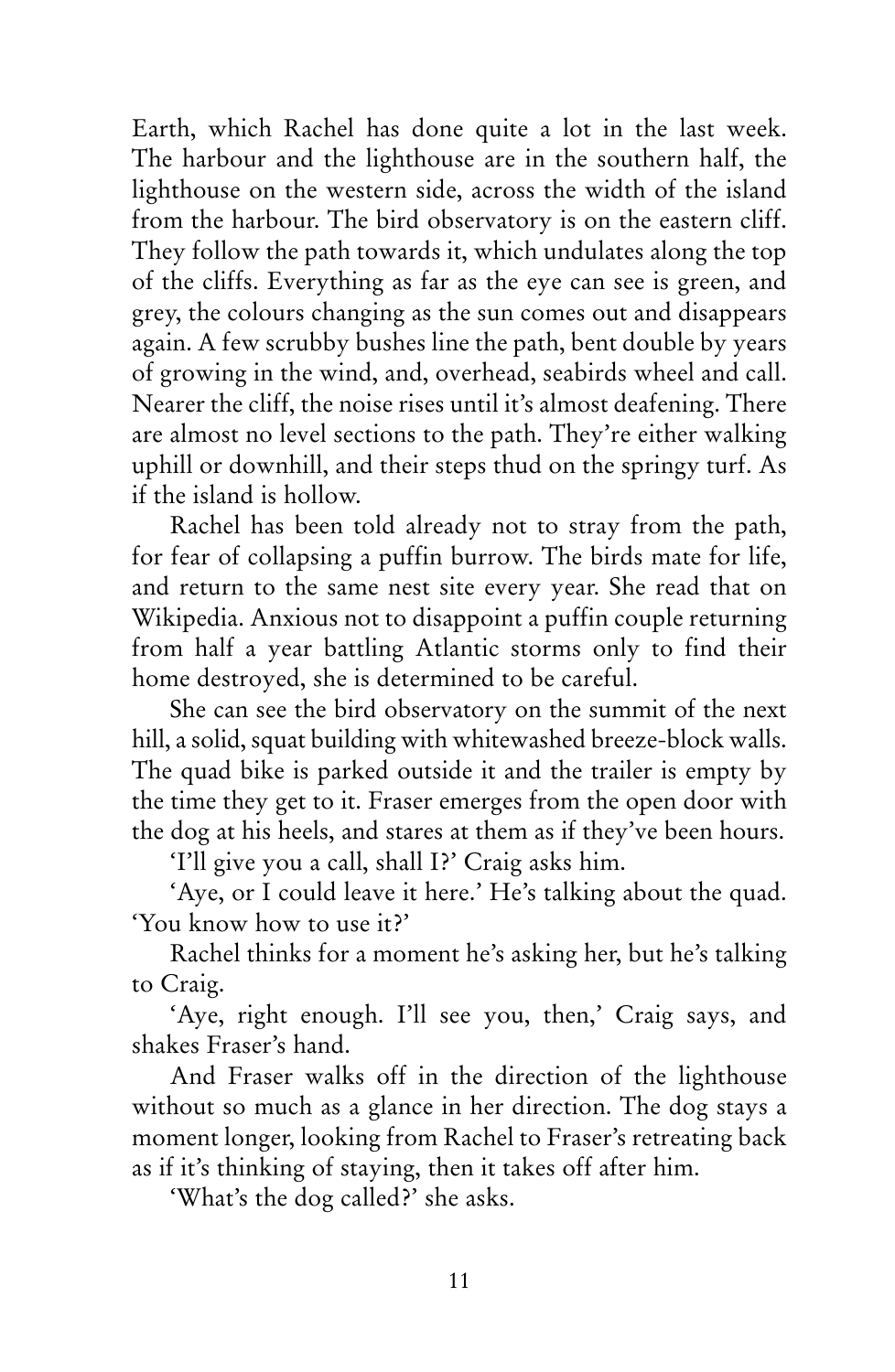'Don't know,' he says. 'Come inside, hen.'

How many times must he have been here, and he's never once asked about Fraser's dog?

The boxes have been stacked in a large, open-plan room. An unattractive kitchen is at one end: badly fitted cupboards, a laminate worktop warped and lifting at the edges, revealing the chipboard beneath. The rest of it is a sitting room with various mismatched chairs and sofas, and an ugly stained-pine dining table, marked with several overlapping rings where people have put mugs down without coasters. Bare wooden benches sit either side of it. The breeze-block walls are decorated with posters of birds and pictures of Highland scenery, and one framed picture of Anstruther harbour with the *Island Princess* moored in the foreground, the whole thing faded where it's been in the sun. There is a large, squat woodburner at the far end, and a vast stack of random bits of wood inside a frame which seems to be made out of pallets, nailed together.

The place smells damp, and over the top of that Rachel can still detect the undeniable whiff of shit from the septic tanks.

'I'll give you the tour,' Craig says nervously, perhaps worried by the expression on her face. Although there's not a lot more to see.

There are three bedrooms: a double, a twin, and the smallest room, which has two bunk beds in it. There is a chilly, cheaply tiled bathroom without a bath – just a shower, a toilet and a sink. There is also a separate toilet next door to it. It feels very much like the sort of hostel you'd stay in when your budget amounted to the next step up from free, and her heart sinks. None of the beds are made. There's her first task.

'Right,' she says. 'Am I in the double?'

'I'm sorry?' Craig answers, confused.

They stare at each other, then he seems to follow her train of thought.

'Oh! No, hen, you've a room in the lighthouse.' He chortles with laughter – how hilarious that she thought she was staying in the bird observatory! Nobody had actually said anything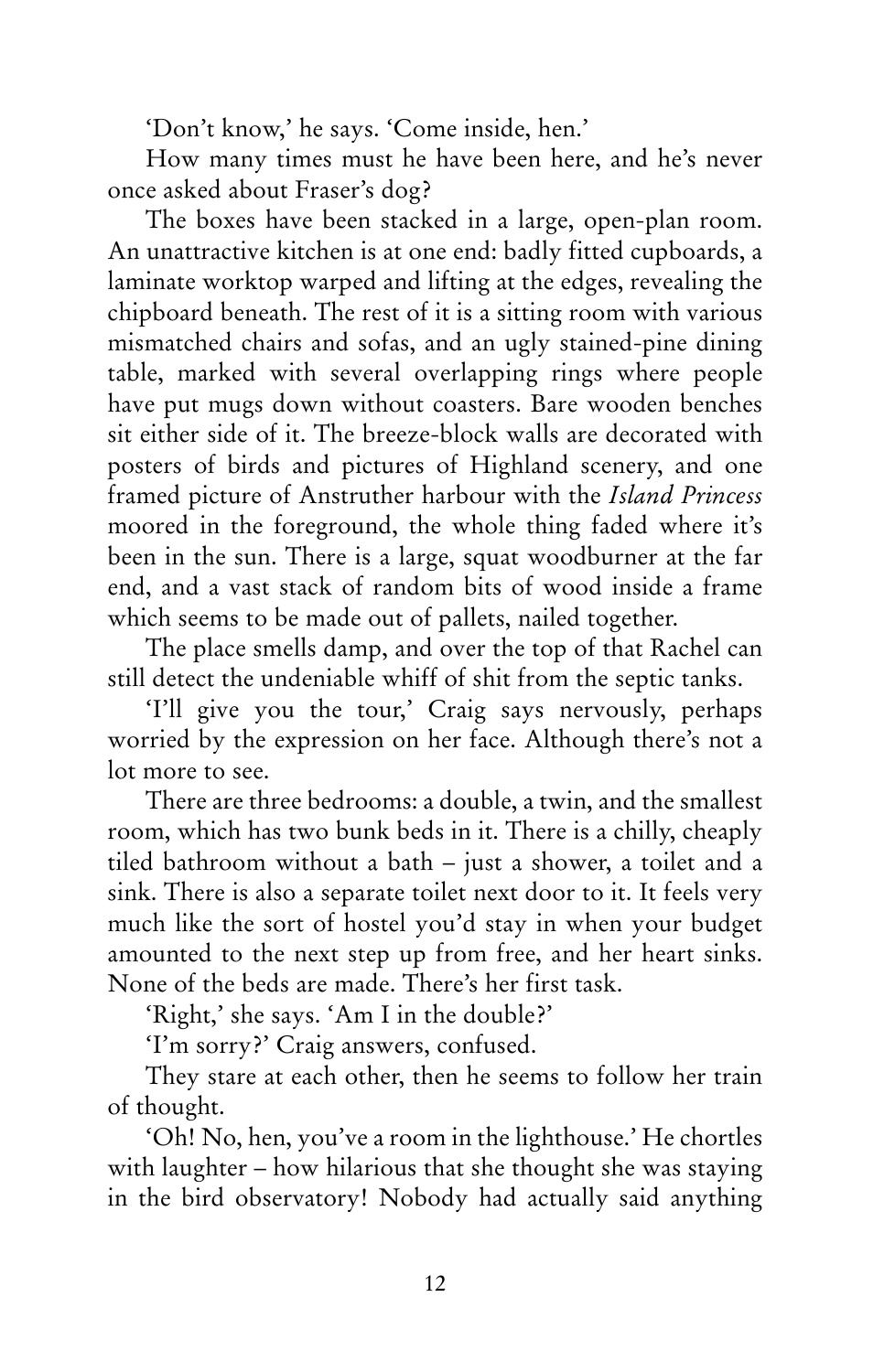about where she was going to sleep. She had just made that assumption.

'With…Fraser?'

'Aye, with Fraser. Much nicer up there, there's a telly an' everything. Did you think you were down here, on your own?'

Rachel feels something like the beginnings of panic. 'You want me to share with a man I've only just met?'

She has a particular voice that emerges when things go wrong. It comes from nowhere and it's a bit high-pitched, not her usual voice at all. It says things, before she has time to think that saying them out loud is probably not a good idea.

Craig looks slightly horrified. 'Ah,' he says, lamely, 'Fraser's all right once you know him.'

'But I *don't* know him,' she squeaks. 'That's the point.'

For a moment they stare at each other, until she realises that she has no choice. What's she going to do? What *can* she do? Run? Get back on the boat?

'There are other buildings…' he says. 'There's the old lightkeeper's cottages, the ones we're thinking of making into holiday lets. Maybe you could look, see if you'd rather stay there. But it's a lot of work, so for now you'll have to stay in the lighthouse. And you don't really want to be all on your own. This is a lonely enough place without making it more so.'

They unpack the plastic crates. Craig unloads everything directly on to the counter, as if he's in a hurry to get away as quickly as he can. Rachel starts to put things away, but the cupboards are already occupied: ratty cardboard, cobwebs, a packet of porridge oats with a hole in it, its contents scattered. Everything needs cleaning.

As the plastic crates are emptied they are nested neatly inside each other. Rachel had taken her backpack out of the quad's trailer but now she puts it back in for Craig to cart on to the lighthouse, along with the empty crates, which are going back with the boat.

The birdwatchers have very basic needs when it comes to catering. They'll do their own breakfasts, and there will be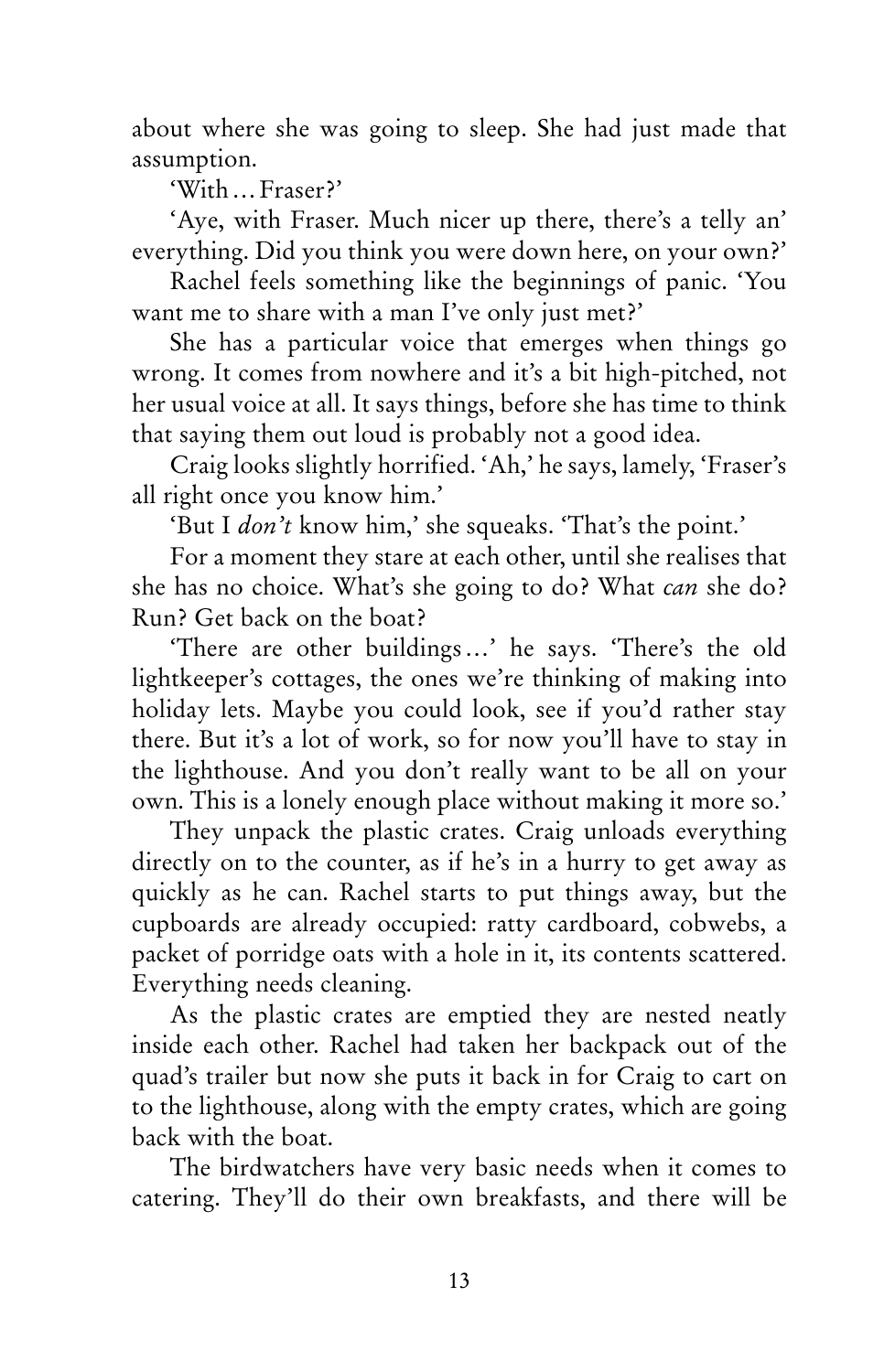bread and ham and cheese and tinned soups and beans for them to make lunch with. Rachel's catering role comes in the evenings, when she will dish up something simple and hearty. Lasagne. Shepherd's pie. Tuna pasta bake. Stew. In between groups of visitors, she will change the beds, clean, and do the laundry. Other than that, there is an extensive list of small but important jobs including checking the level of water in the well which provides the bird observatory with water (a dry spell might mean showers are rationed), making sure the generators are stocked with fuel, collecting driftwood for the woodburner when walking on the beach, litter-picking on the beach (apparently plastic items are washed up constantly; there are two huge metal bins by the jetty which are collected every once in a while and taken to the recycling centre on the mainland), and keeping birds out of the bird observatory. It seems they have a tendency to wander in, if the door's left open. 'Helping the warden as required' is also on there.

She had asked Craig about that over breakfast, scanning through the list and barely taking it in. 'What sort of things will he need help with?'

'Counting birds, most likely. Ringing and netting. Taking pictures. General maintenance.'

All of these things are whirling around Rachel's mind, twisting themselves around the notion that she's sharing a house with a man she's only just met. A man who, she now realises, reminds her of Captain Haddock from *Tintin*, if Captain Haddock had been six foot five and built like a wall.

There is a pile of plastic-wrapped duvets and pillows that were in several of the largest crates.

'You'll need one set for your bed, hen,' Craig tells her. She counts them out. There are two double duvets, so she takes one of those and a pack of pillows and separates it from the rest.

They have finished unloading all the boxes and Craig has shown her the outhouse with the generator, and the washing machine, and the heavy iron grating that covers the well. They are back at the quad.